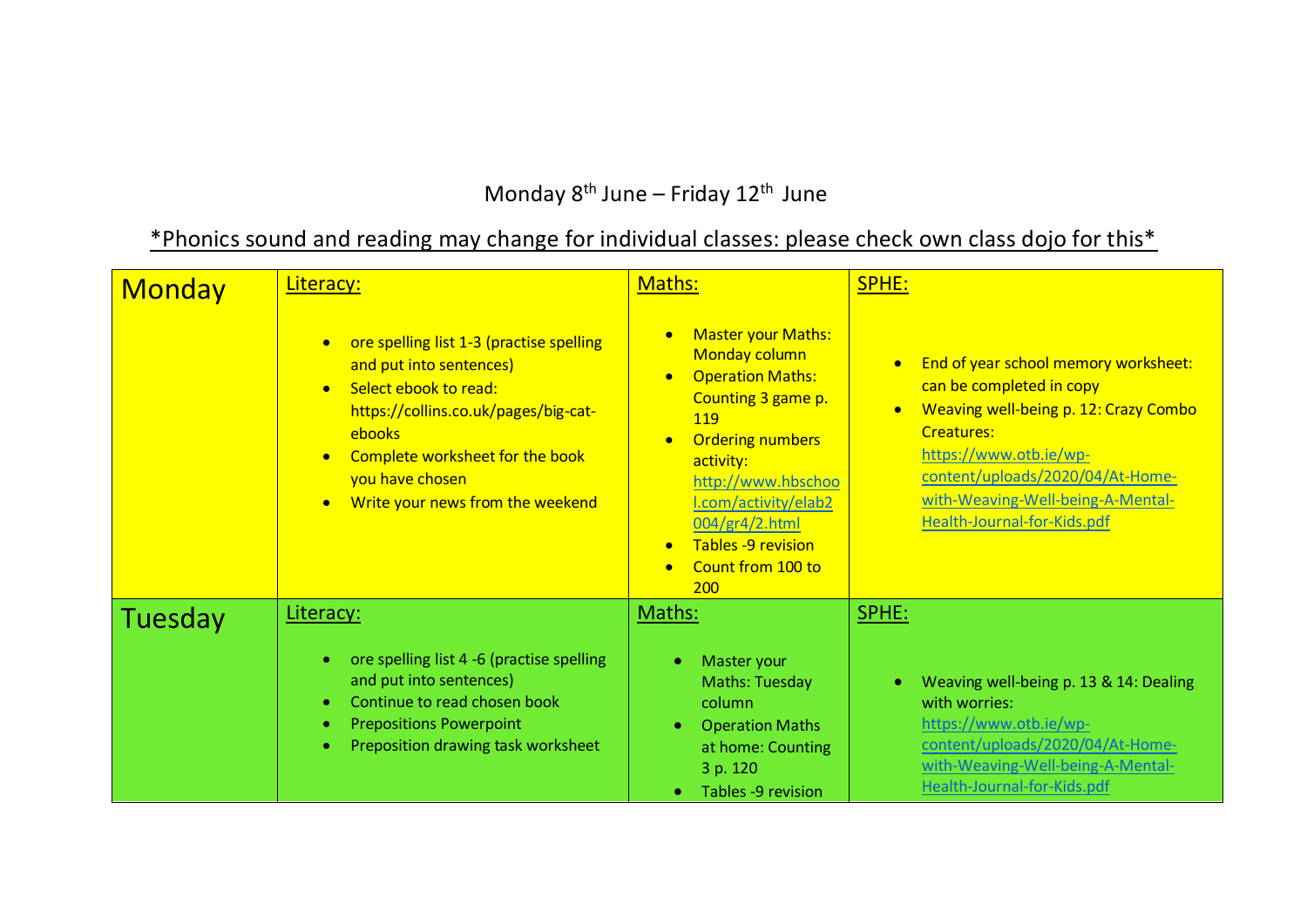|           |                                                                                                                                                                                                                                                                                                                               | Count to 100 in<br>$\bullet$<br>10 <sub>s</sub>                                                                                                                                                                                                                                                                                                      |                                                                                                                                                                 |
|-----------|-------------------------------------------------------------------------------------------------------------------------------------------------------------------------------------------------------------------------------------------------------------------------------------------------------------------------------|------------------------------------------------------------------------------------------------------------------------------------------------------------------------------------------------------------------------------------------------------------------------------------------------------------------------------------------------------|-----------------------------------------------------------------------------------------------------------------------------------------------------------------|
| Wednesday | Literacy:<br>ore spelling list 7-10 (practise spelling<br>$\bullet$<br>and put into sentences)<br>Continue to read chosen book<br>Cursive writing book pg x 1<br>$\bullet$<br>Reading comprehension p. 12:<br>$\bullet$<br>https://thereadingrealm.co.uk/wp-<br>content/uploads/2020/03/The-Nature-<br>and-Animal-Realm-1.pdf | Maths:<br><b>Master your Maths:</b><br>$\bullet$<br>Wednesday column<br>Tables -9 revision<br><b>Operation Maths:</b><br>$\bullet$<br>Counting 3 p.121<br>Say the days of the<br>week, months of the<br>year and seasons<br>Daily 10: Level 3<br>$\bullet$<br>ordering 3 digit<br>numbers:<br>https://www.topmar<br>ks.co.uk/maths-<br>games/daily10 | SPHE:<br>Outdoor rainbow treasure hunt: worksheet<br>can be made in copies<br>PE with Joe Wicks<br>$\bullet$<br>https://www.youtube.com/watch?v=jhW<br>mnEVA0y4 |
| Thursday  | Literacy:<br>ore spelling list 1 - 10 (practise<br>spellings)<br>Continue to read chosen book<br><b>Preposition PowerPoint</b><br>Preposition activity at bottom of page                                                                                                                                                      | Maths:<br>Master your Maths:<br>$\bullet$<br>Thursday column<br>Tables -9 revision<br><b>Operation Maths</b><br>$\bullet$<br>revision p. 122<br>Count to 100 in 2s,<br>5s and 10s                                                                                                                                                                    | SPHE:<br>Catching and throwing activities:<br>https://www.youtube.com/watch?v=FYS9<br>o-__Mwl                                                                   |
| Friday    | Literacy:                                                                                                                                                                                                                                                                                                                     | Maths:                                                                                                                                                                                                                                                                                                                                               | SPHE:                                                                                                                                                           |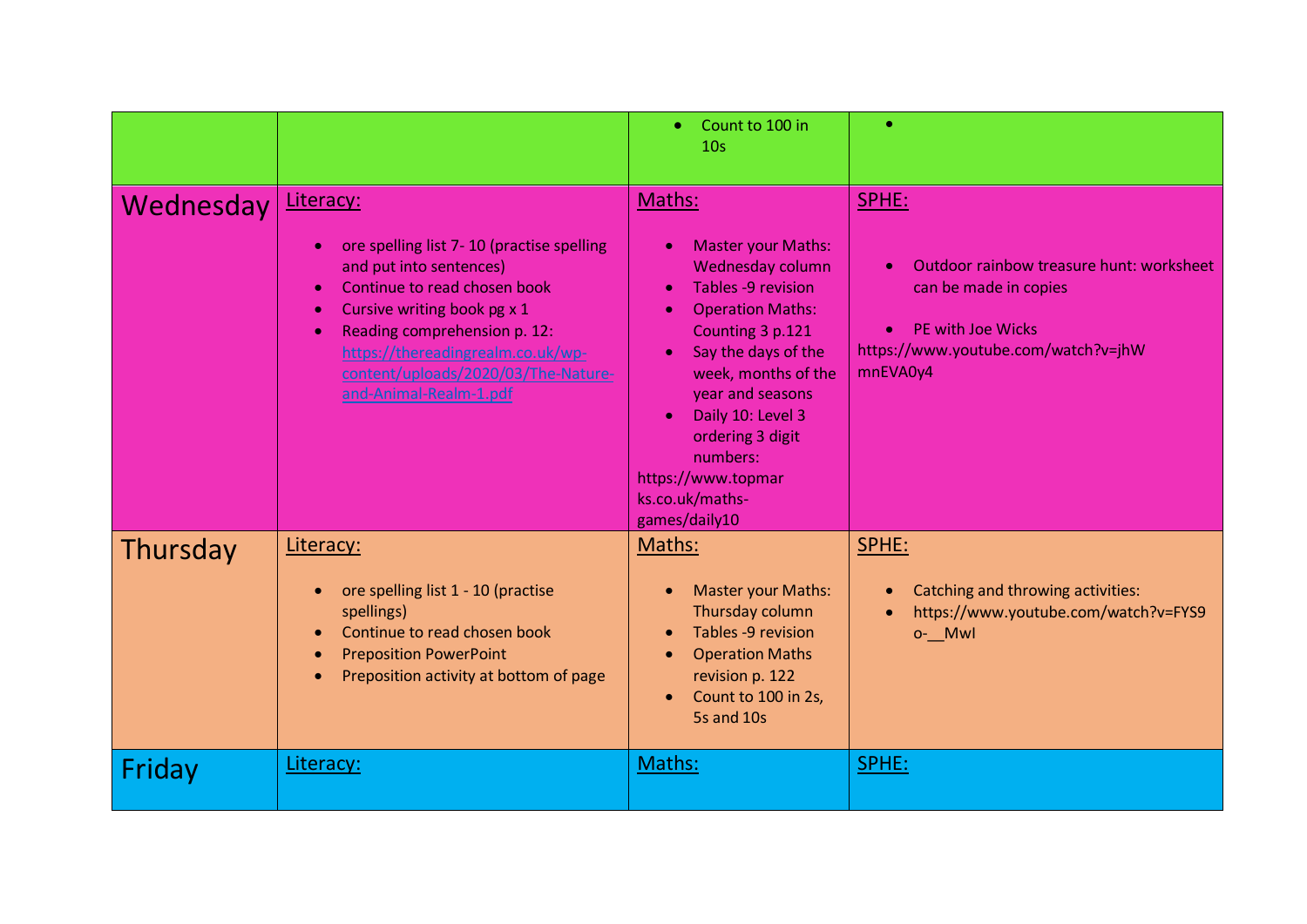| ore spelling test 1 - 10<br>۰<br>Select a different ebook to read:<br>$\bullet$<br>https://collins.co.uk/pages/big-cat-<br>ebooks<br>Complete worksheet for the book you<br>$\bullet$<br>have chosen<br>Free writing: Write a story based on this<br>$\bullet$<br>picture https://www.pobble365.com/<br>Cursive writing book $pg \times 1$<br>$\bullet$ | Master your Maths:<br>Friday test<br><b>Operation Maths</b><br>problem solving p.<br>123<br>Tables -9 test<br><b>Count backwards</b><br>from 100 | Paper chain of kindness:<br>A paper chain of kindness is a chain full of<br>the kind things that we do or see around<br>us every day.<br>To create your paper chain, cut some<br><b>A</b><br>coloured paper into strips. Every time you<br>do an act of kindness or see an act of<br>kindness, write it on a strip of paper and<br>create a loop! Continue looping your acts<br>of kindness together to create your chain! |
|---------------------------------------------------------------------------------------------------------------------------------------------------------------------------------------------------------------------------------------------------------------------------------------------------------------------------------------------------------|--------------------------------------------------------------------------------------------------------------------------------------------------|----------------------------------------------------------------------------------------------------------------------------------------------------------------------------------------------------------------------------------------------------------------------------------------------------------------------------------------------------------------------------------------------------------------------------|
|---------------------------------------------------------------------------------------------------------------------------------------------------------------------------------------------------------------------------------------------------------------------------------------------------------------------------------------------------------|--------------------------------------------------------------------------------------------------------------------------------------------------|----------------------------------------------------------------------------------------------------------------------------------------------------------------------------------------------------------------------------------------------------------------------------------------------------------------------------------------------------------------------------------------------------------------------------|